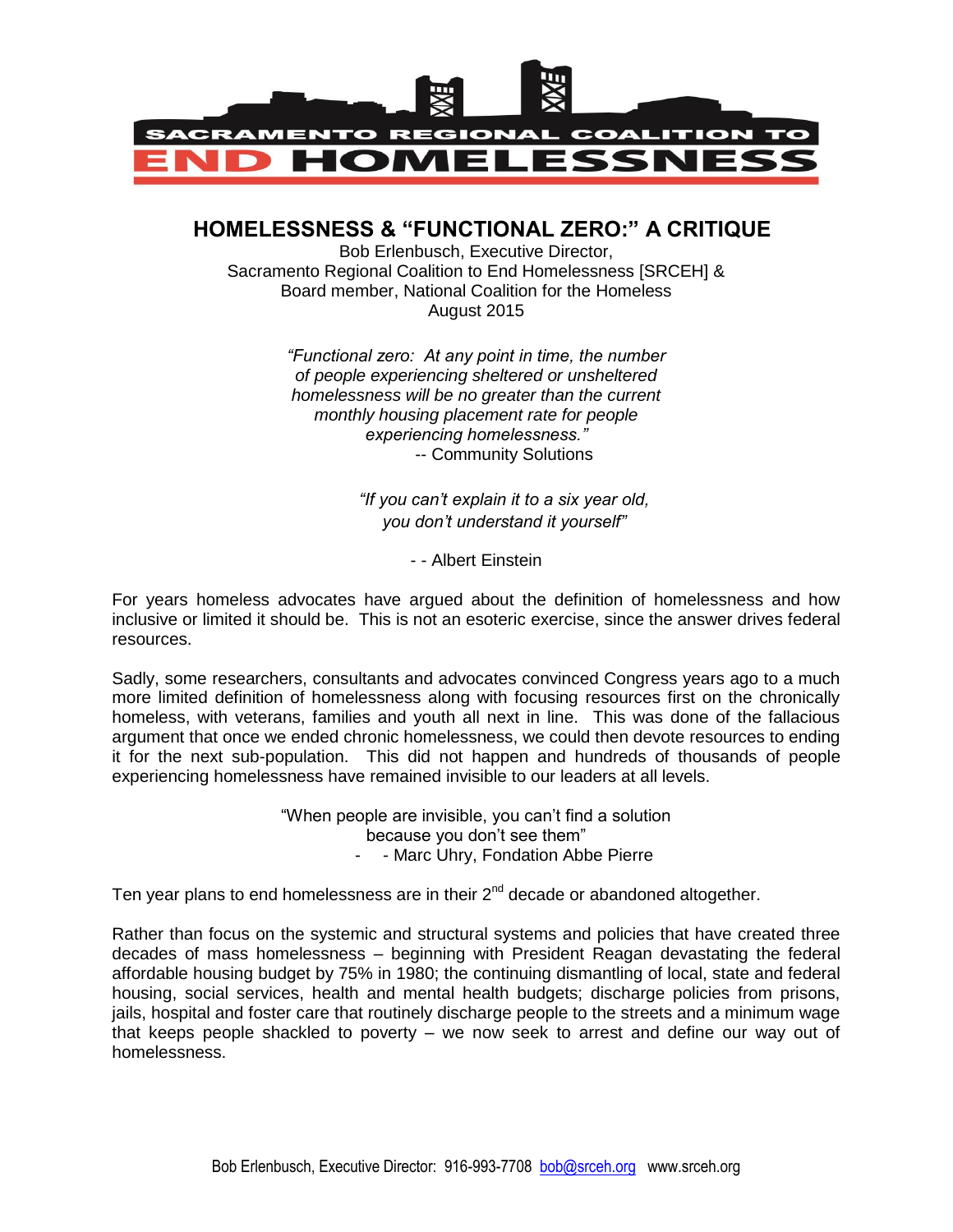#### *Criminalization of homelessness:*

Despite the admonition by the United States Interagency Council on Homelessness [USICH] to communities to move away from trying to "arrest their way out of homelessness," the number of anti-homeless ordinances in the nation has proliferated. For example, the Sacramento city has 11 municipal codes that criminalize people experiencing homeless – five for standing, sitting and resting in public places; five for camping in public places and three that criminalize begging or panhandling.

Prisons and jails have become the housing for people experiencing homelessness, especially people of color and those with mental health issues.

#### *Functional zero:*

Couple this with the newest trend to define our way out of homelessness.

Community Solutions has created the term "functional zero" which took them three pages of definitional "metrics" to operationalize. *What would Einstein say?*

Basically, a community can still have 10,000 homeless people, for example, but if that community can say the number of people entering homelessness is equal to the number exitingthey have reached "functional zero" --- forget the 10,000 languishing on the streets and in shelters.

This term is harmful and counter-productive to addressing the myriad of reasons why people become homeless and is dismissive of the systemic reasons why people become homeless.

In no other walk of life do we use the term "functional zero"- to end hunger; ending domestic violence; ending gun violence? Ending discrimination? In no other walk of life do we address a crisis by redefining it and settling on homeostasis as the new reality.

It is harmful because when politicians and community members hear "zero"- they hear we have ended homelessness – not what Community Solutions has defined it to mean. Then when it is time to allocate scarce public resources it would not be unreasonable for the public and/or elected officials to argue we don't need as many resources for homelessness because we have solved it! Yet we know nothing could be further from the truth.

We have entered into a new era of becoming more sophisticated about managing homelessness – creating a new way to define status quo – however we rapidly move the same number of people entering homelessness as who exit.

*Salt Lake City, Houston, New Orleans and Phoenix:* These four cities have become the poster cities for "functional zero" in ending homelessness – which make great headlines and sound bites. But, look at the numbers and what they really meant was ending veteran homelessness …. Oopps …. Not really … chronic veteran homelessness…. And they haven't even done that.

Take a hard look at the numbers and trends that each of these four cities report to HUD annually [Source: Homeless Point in Time Count and Housing Inventory Count, 2012, 2013 and 2014]. *[See analysis and data below]*

*Trends in the four "functional zero" cities: 2012 – 2014:*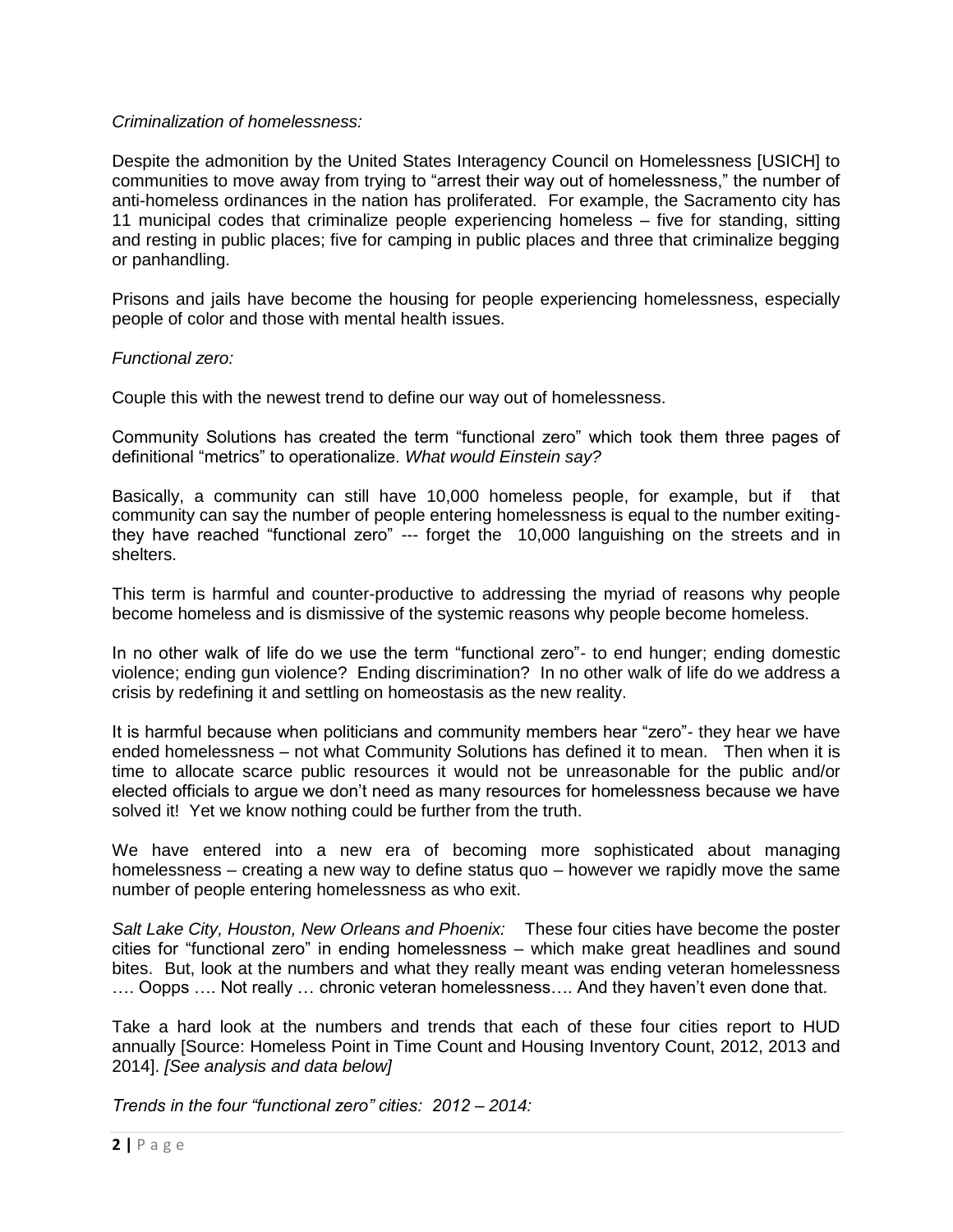- Total number of homeless veterans in the four cities in 2014 was 1,392;
- Salt Lake City: the number of homeless veterans increased from 247 [2013] to 275 [2014];
- Total number of homeless people in 2014 was 15,357
- The number of total homeless people increased in Salt Lake City from 2,123 [2013] to 2,150 [2014] and in Phoenix from 5,889 [2013] to 5,918 [2014];
- The total number of permanent supportive housing [PSH] units in the four cities in 2014 was 8,831 or 57.5% of the total number of homeless people;
- The total number of PSH units in New Orleans decreased from 2,670 [2013] to 2,464 [2014].

Clearly none of these cities can legitimately claim they have ended veteran homelessness, yet they have been successful at creating the new urban myth that if we just do what these cities have done we can end homelessness as well.

*USICH:* Federal agencies that belong to USICH have recently moved away from using the "functional zero" terminology and adopted the new "operational definition of ending homelessness" contained in USICH's recently released amended federal homelessness plan *Opening Doors:*

> *An end to homelessness means that every community will have a systematic response in place that ensures homelessness is prevented whenever possible or is otherwise a rare, brief, and non-recurring experience.*

This "new" definition of ending homelessness essentially is a retooled "functional zero" definition dressed in new terms. Of course we want a rapid and systematic response to preventing homelessness. However, the new paradigm fails to address how we get to that point in the first place. What about the people who are currently experiencing homelessness?

Tragically for people experiencing homelessness, USICH has opted to size the definition of ending homelessness, based on limited existing federal resources rather than right size the resources to fit the homeless crisis in this nation.

### *Zero means zero:*

While SRCEH supports a "rapid-same-day" response to homelessness, we refuse to abdicate to arresting and defining our way out of homelessness. Yet, a new report by HUD, *Family Options Study,* has shown that the rapid rehousing approach is not nearly as effective as a housing voucher strategy.

SRCEH remains committed to galvanizing the political and community will that "zero" truly means ending and preventing homelessness in our community.

No definitional gimmicks…

No smoke ….

No mirrors.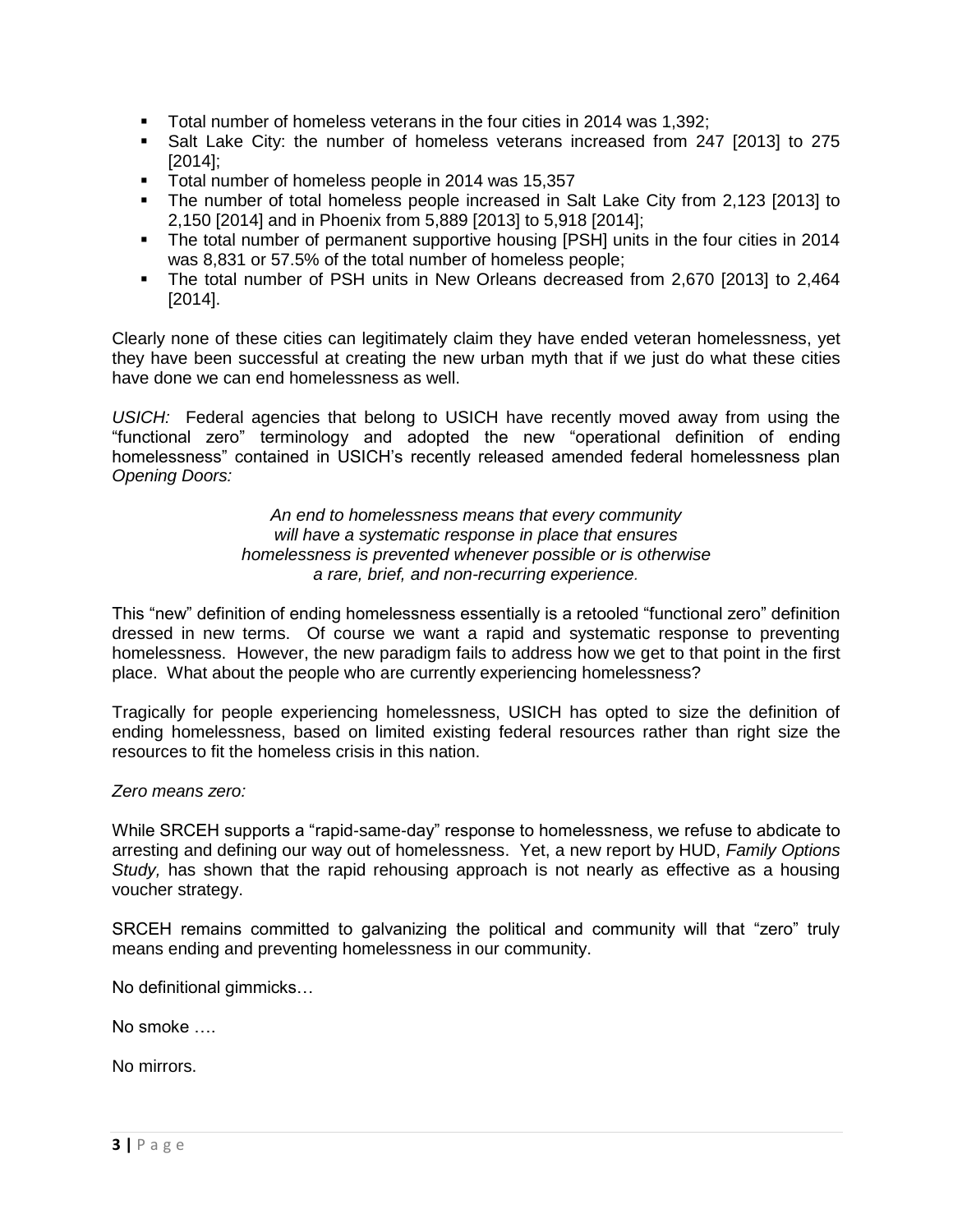As a community we first must stop criminalizing people experiencing homelessness and focus on creating enough affordable housing, social services, health and mental health care and living wage jobs and income that we end and prevent homelessness.

We can end and prevent homelessness if we are intentional about moving beyond sound-bite jargon and squarely address the homeless crisis as a social justice issue and support housing and health care as basic human rights.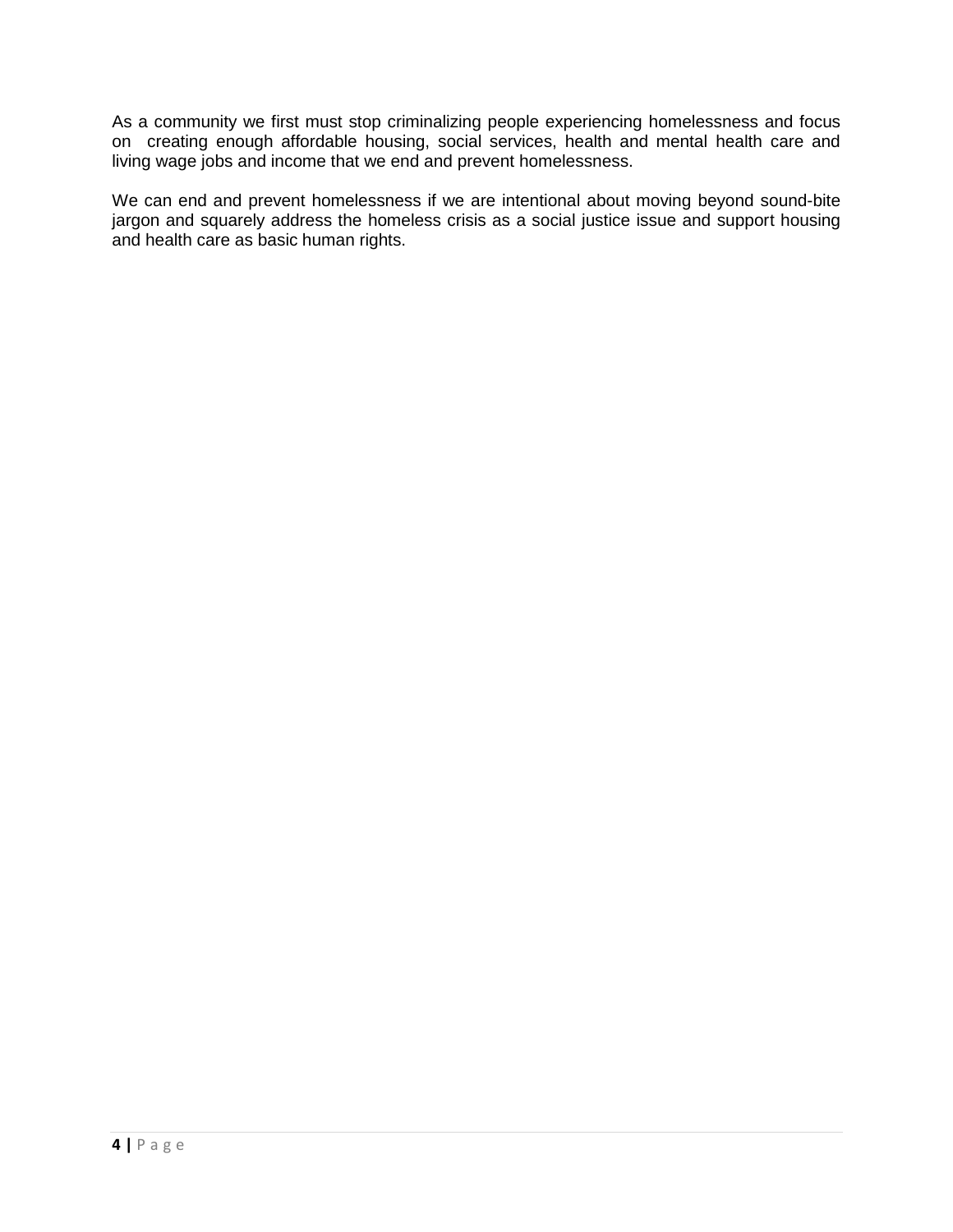## **Analysis of "Functional Zero" Cities Salt Lake City; Phoenix; Houston & New Orleans How does a total of 15,357 people experiencing homelessness equate to "O"?**

### **Background:**

Salt Lake City, Phoenix, Houston and New Orleans are all cities that have claimed to "end" either veteran homelessness; chronic homelessness or homelessness in general, using the "Functional Zero" definition *[See attached SRCEH critique]*

### **Analysis of their Point in Time Count & Housing Inventory Count:**

However, an analysis of each city's Point in Time Count and Housing Inventory Count from 2012 – 2014 reveals a different story – while each city individually and collectively have lowered their homeless veteran and overall homeless population and increased the number of permanent supportive housing units – they cannot legitimately claim to have "ended" homelessness in any of their cities:

### **The key findings and trends include:**

*Homeless Veterans:*

- Between 2012 2014 the number of homeless veterans decreased in three of the four cities and increased in New Orleans;
- Overall, the number of homeless veterans for the four cities declined from 2,979 [2012] to 1,392 [2014]
- Overall, the percentage of Unsheltered homeless veterans for the four cities decreased from 48% [2012] to 33% [ 2014];

*Total number of people experiencing homelessness:*

- The total number of homeless for the four cities decreased from 21,038 [2012] to 15,357 [2014];
- The percentage of total unsheltered for the four cities declined from 44% [2012] to 28% [2014];

*Emergency Shelter Beds:*

- Three cities Salt Lake City, Houston and New Orleans saw a decline in emergency shelter beds – from 3,864 [2012] to 2,803 [2014];
- Phoenix saw a slight increase in emergency shelter beds from 1,038 [2012] to 1,055 [2014];
- Overall for the four cities, this was a decline of 1,061 emergency shelter beds or an average decline of 265 emergency shelter beds

*Transitional Housing Beds:*

- All four cities saw a decline in transitional housing beds from 5,596 [2012] to 4,362 [2014]
- This was a decline of 1,234 transitional housing beds for the four cities or an average decline of 308 transitional housing beds;

*Permanent Supportive Housing - PSH:*

- Two cities Salt Lake City and New Orleans saw a decline in the number of PSH units;
- $\blacksquare$  Two cities Phoenix and Houston saw an increase in the number of PSH units:
- Overall for the four cities, there was an increase of 1,800 units of PSH or an average increase of 470 PSH units